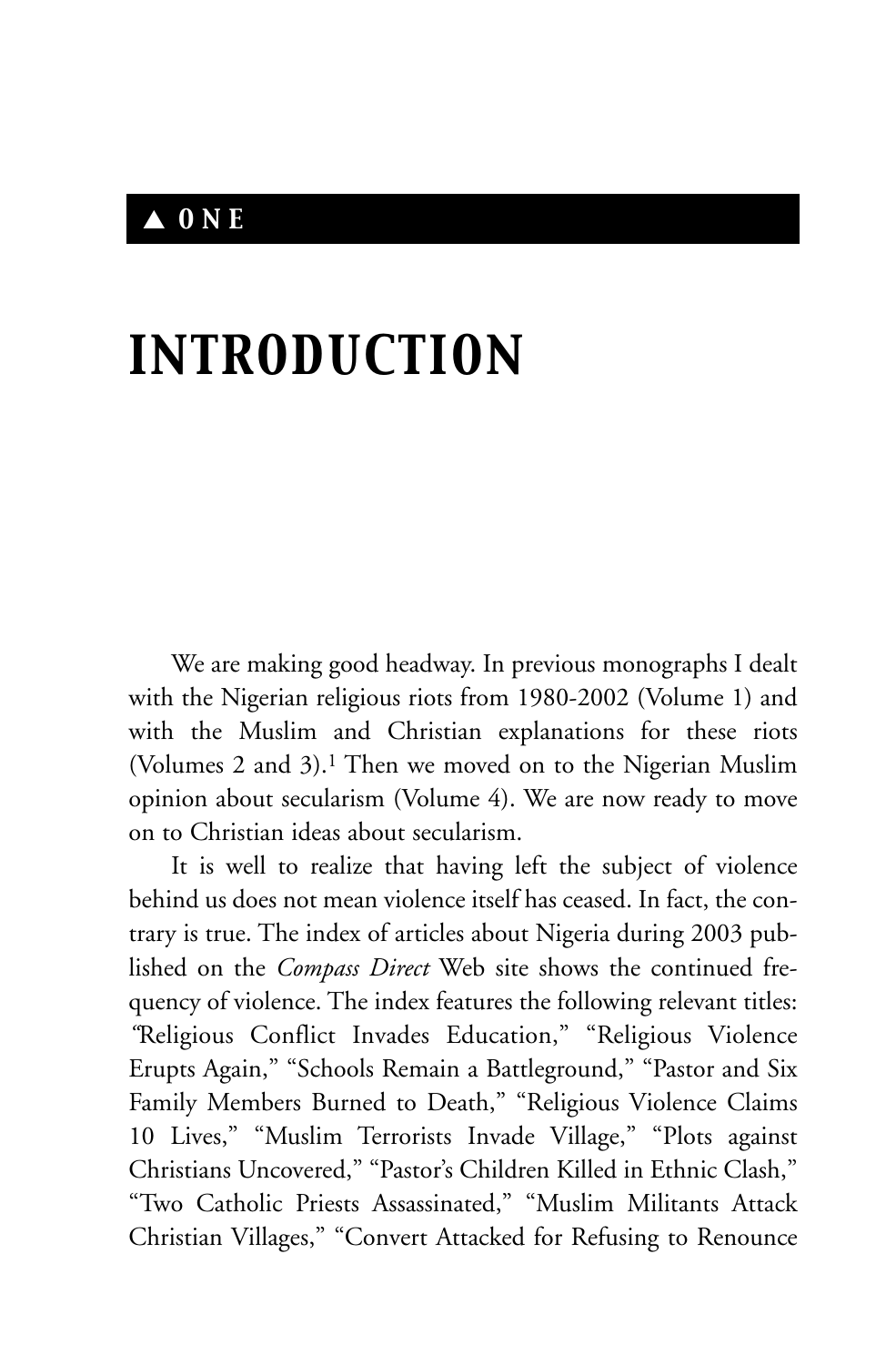Christianity," "University Students Clash, Churches Demolished," "Campus Violence Leaves Three Dead, Scores Injured," "Muslim Mobs Burn Churches and Homes of Christians." The last entry is dated December 15, 2003.<sup>2</sup> I apologize to Muslims for the onesided list, but I have not been able to locate a more balanced one. Yes, I know: The one-sided media…!

May 2004 was a horrible month in Plateau State. Over 600 Muslims were reportedly killed in Yelwa, after the atmosphere had become increasingly explosive due to alleged Muslim provocation. The violence rocked the entire nation and spilled over to some other states. It is no longer my primary focus, but I am inserting a folder with many reports and articles on these events on the *Companion CD-Rom.* There you will find a more balanced collection of articles, thanks to the Gamji Web site with its many Muslim and Christian writers and to *Daily Trust (DT),* one of the few Nigerian Muslim newspapers accessible on the Internet—at least, until a few months ago! The point of these two paragraphs is that while we are moving on, so is the violence in grand Nigerian style. Lest we forget…

This discussion on secularism or secularity, depending on your definitions, is taking place at the very time that secularism is coming under heavy attack in other quarters. Muslims are not the only ones to oppose it. Due to the prodding from Kuyperians, evangelicals in North America have begun to wake up from their secular slumber in a process not unlike that of Nigerian Muslims. In addition, postmodernism is attacking it from a philosophical perspective. Sue Careless' report on a conference on the subject at McGill University makes it clear that religion, long under secular attack, is making a comeback in areas from which secularism has banned it for a century or more. "The world," she observes, "except for Western Europe, is being *de*secularized."3

The Institute for Christian Studies in Toronto, a centre of Kuyperian thought, has long been vocal about issues of religion versus secularism. Now that the idol of secularism is tottering and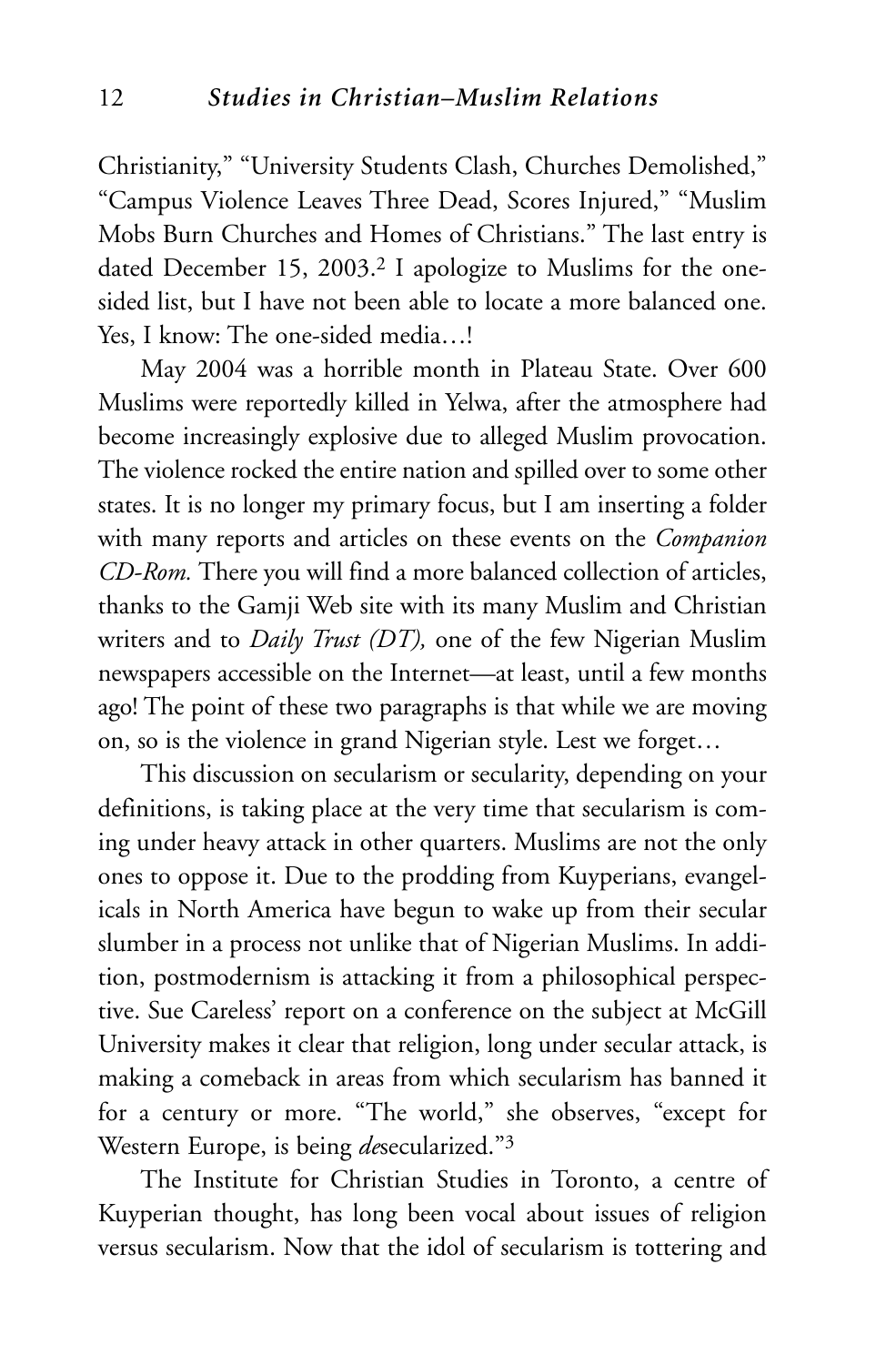#### *Introduction* 13

about to slide off its previously almost impervious pedestal, the Institute community leaves no stone unturned to aid the process of dethronement, without necessarily working for its demise, for that would go against another Kuyperian emphasis, namely, pluralism. Jonathan Chaplin from the Institute, quoting a number of scholars, refers to the traditional belief or creed of secularism that "religion as a significant public influence would necessarily recede as societies underwent 'modernization,' even if it survived as a harmless private indulgence." Another recent statement to the same effect had it that "advances in the rational understanding of the world will inevitably diminish the influence of that last, vexing sphere of irrationality in human culture: religion." However, scholars are now writing about "the failure of religion to wither away on schedule"! "They are now, instead, reporting the 'desecularization of the world,' the title of a recent book edited by Peter Berger."4 Do you recognise the distortion of language? The survival, if not the victory, of religion over secularism is dubbed "its failure"?! *Ach so!* Fantastic! Such marvelous English!

Although Canada, according to Sue Careless, "is an increasingly secular state,"5 its secularism is being challenged from various other sides as well. Douglas Todd's is one of several voices.<sup>6</sup> Another prominent Canadian voice critical of secularism for its hostility to religion is that of Archbishop Michael Peers, recently retired Primate of the Anglican Church of Canada.7 Secularists have tended to berate religion and laugh it out of court as absurd, but, asks Adam Nicolson, "Why does all this strike *us* [Westerners] as…absurd? In the long historical perspective, of course, it is the radically secularized societies of the West that are the anomaly…"8 The answer, if you ask me, lies in the provincial tunnel vision of secularism. Similarly, Jonathan Chaplin suggests that

*if we take a longer view, we could argue that the last two centuries during which modern secular liberalism rose to*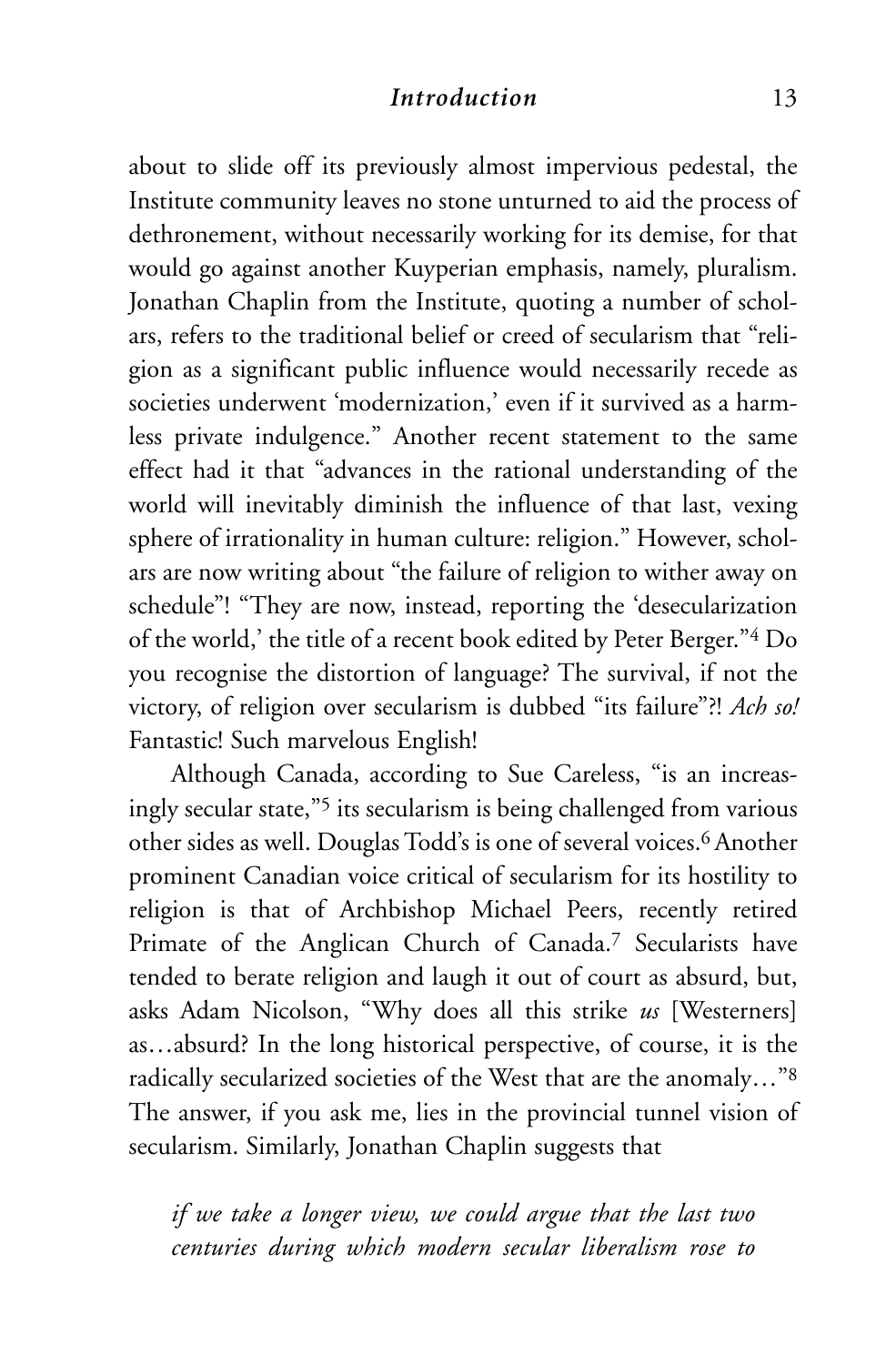*ascendancy in Western nations, and secular Marxism in Communist nations, were a historical deviation. The 'normal' state of affairs seems to be that religion makes its presence very much felt in public life…Perhaps we are now returning to 'normalcy'…*<sup>9</sup>

In the West, secularism is at least partially the result of an aggressive and intolerant version of Christianity that needed to be put in its place, that needed chastening. Secularism provided that service and ended up suppressing it till this very day, especially in a country like Canada. In Nigeria, it is again aggressive and intolerant religion that is calling forth secularism, or, at least, some light version of it. But this time, it is the Muslim religion that is evoking it among Christians. So, while in the West the tables are turning so that secularism is now receiving a beating for suppressing the Christian and other world views, Nigerian Christians are reaching for their version of secularism in order to protect their religion and their liberty. Many do not seem to realize they are dealing with a Trojan horse. This series of books is meant as a warning to my fellow Christians that they are playing with a fire that may consume them or with a virus that will slowly wear down their resistance, until they collapse helplessly in the lap of an aggressive Islam.

We are dealing here not with some peripheral issues that are of concern only to a clerical class with vested interests. Ilesanmi, a Nigerian scholar in the U.S.A., justifies his book by declaring these issues "the single most important issue in Nigeria's post-civil war history." Here we have "the plumb line for testing the capacity, or lack of it, of Nigeria as a nation-state to flourish or to flounder."10

Though students of Christian-Muslim relations mostly turn to Asian countries or North Africa and, of course, to Sudan, Nigeria is the right country to concentrate on for these issues. I have already indicated its importance in Monograph 1, but it may bear repeating. According to Henri Tessier, Archbishop of Algiers, and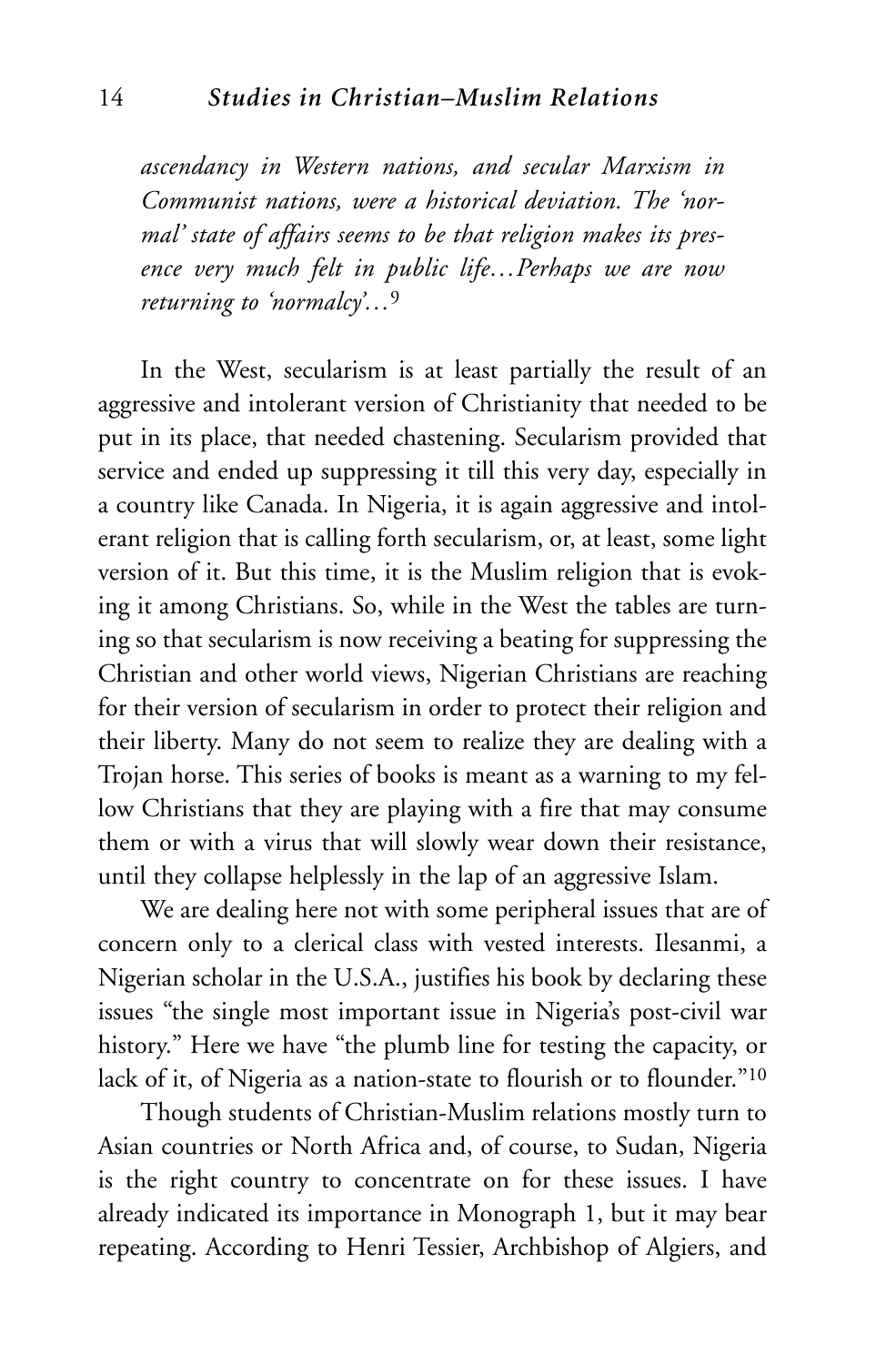#### *Introduction* 15

John Onaiyekan, Catholic Archbishop of Abuja, "Nigeria is the greatest Islamo-Christian nation in the world," with some 60 million of each facing each other. There simply is no other country with this kind of configuration.<sup>11</sup> In addition, according to a recent BBC poll, Nigeria could well be the most religious country in the world.12 At the eye of this Nigerian storm is the concept of secularism. Ever since the mid-1970s it "has been the most sustained issue in Muslim-Christian relations."13

Until now, all our discussion about Christians and Muslims has, with a few noted exceptions, been about *Nigerian* Christians and Muslims. In Part 1 of this volume, that tradition will continue. However, in Part 2 I will discuss the views on secularism and related issues as developed by the Kuyperian Reformed tradition I referred to in the introduction to Volume 1. I offer the world view of that tradition as an alternative to the mixed up Nigerian Christian version.

The reason for bringing this tradition into the discussion is to help Nigerian Christians develop an approach that is more Biblical, more theologically and philosophically responsible and more consistent. I adduce it also because this tradition has some unique parallels to Islam that may help the two religions develop greater understanding and appreciation for each other. These latter developments, I hope, will, in turn, lead to co-operation rather than confrontation. I do not imagine for one moment that the basic antithesis will evaporate in the face of those parallels, but I do insist that they present a basis on which Christians and Muslims of goodwill can move into a mode of co-operation in social development. That is, after all, what this entire series is leading up to.

Some may wish to argue that the Kuyper model is foreign to Nigeria and, therefore, irrelevant. But tell me, who is *not* using foreign models? Both Christianity and Islam are imported religions, and their Nigerian adherents are constantly looking for foreign models. The Nigerian government was at one time fashioned after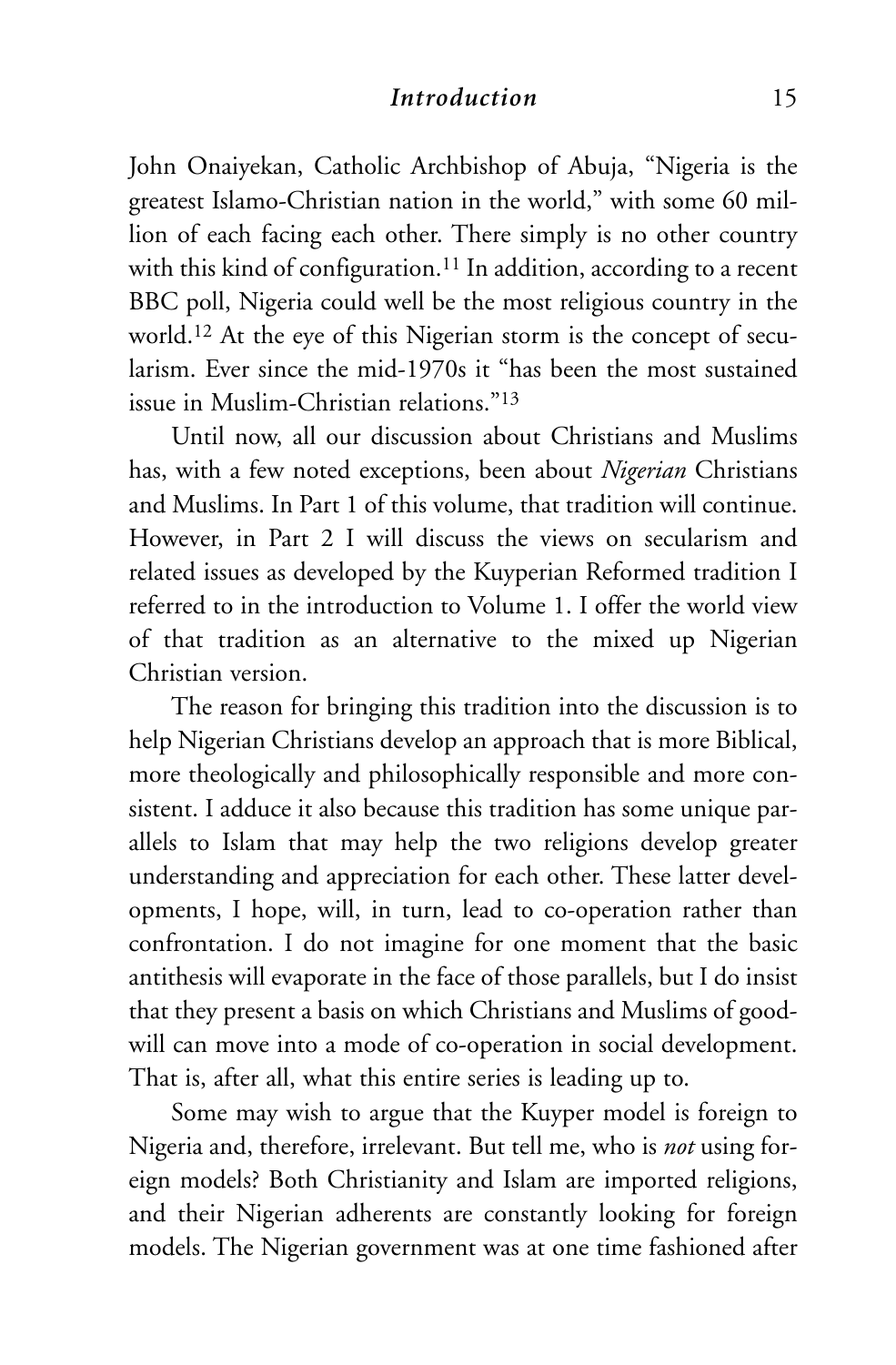the British parliamentary system, not as a colonial imposition but as a conscious post-independence choice. The current system is modeled after the American presidential system. The model Nigerian Marxists, both Christian and Muslim, uphold is equally foreign. Catholics, Protestants, Muslims—all resort to foreign models and all borrow from the global pool of ideas. The patriotism of Matthew Hassan Kukah, the well-known firebrand Catholic author-priest, can hardly be doubted, but he feels free to recommend a Catholic solution to Nigeria's problems that has been developed on basis of a medieval European theologian, Thomas Aquinas.14 Simeon Ilesanmi's deep-going analysis of the Nigerian condition, along with his proposed solutions, is based almost exclusively on foreign theories, Christian, Muslim and secular.15 So, I do not apologize for adding to the hopper of alternatives.

I invite the adherents of both religions to listen carefully and see what the Kuyperian perspective has to offer. Nigerians who have observed me, especially during my more mature years, have noticed that my perspective is markedly different from that of many missionaries. For most Nigerians, the difference was positive, but they have wondered why. Today I am letting the cat out of the bag for the second time. The first time was during a lecture at the Theological College of Northern Nigeria. A student asked me to account for the "success" of my ministry in Nigeria. I believe he was asking about the popularity of my approach. I answered that it was due not to any originality on my part but to the perspective I have inherited from the Kuyperian school of thought. Though I seldom flew its flag, Nigerians detected a wholeness in my approach that they found lacking in their inherited view of Christianity. Without being able to put it into words, they sensed a different world view on my part that attracted them, that made the Gospel so much more relevant to themselves and to the affairs of the nation. In Part 2, I offer that perspective to both Christians and Muslims for their serious consideration.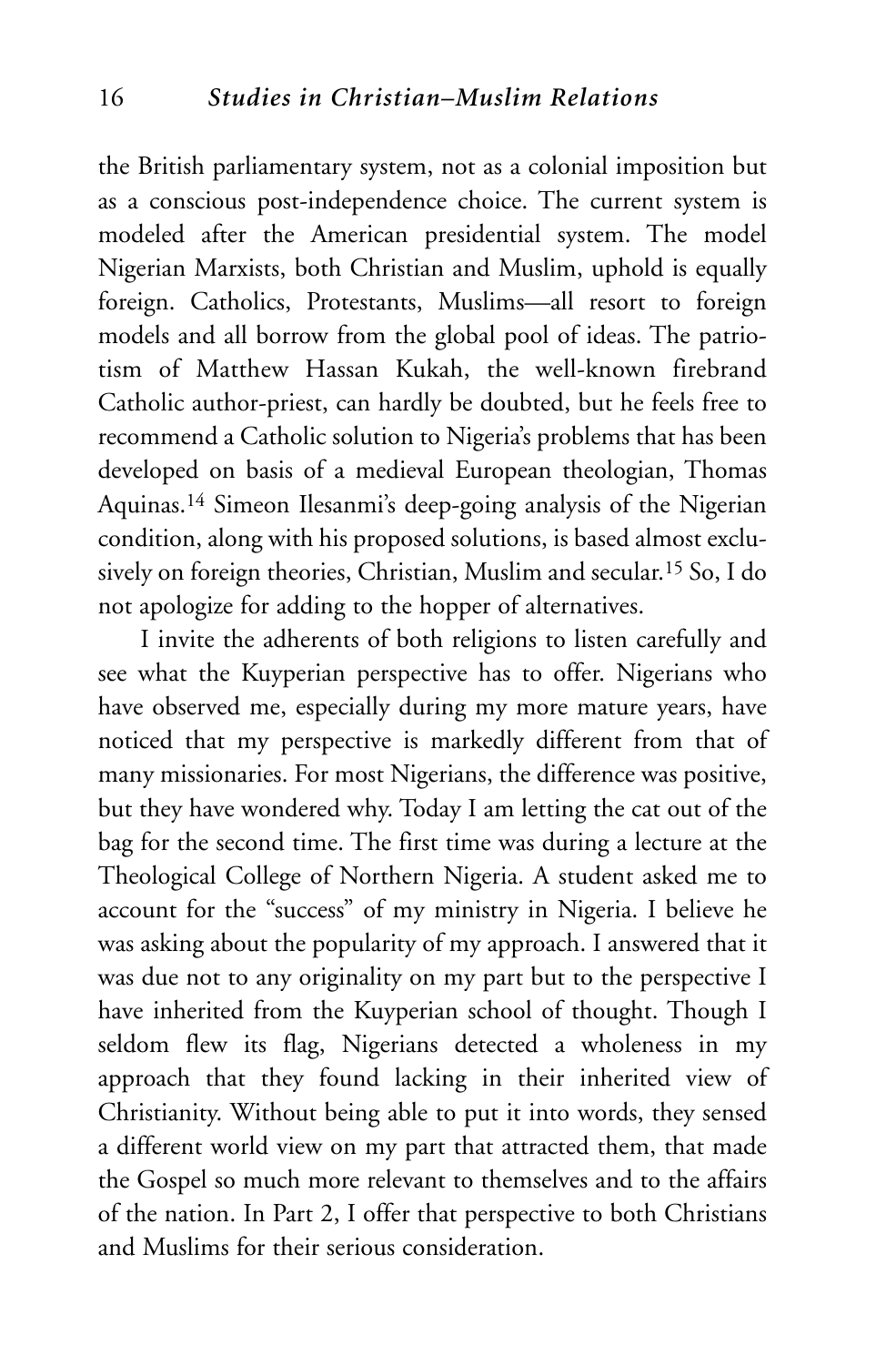#### *Introduction* 17

I ask my Muslim readers once again for a special favour. I want you to make a special effort to understand the Christian point of view sympathetically. Put aside your hostility and suspicions for a brief moment while you read these chapters. Listen carefully to what they say, but not in order to find loopholes in their arguments. Figure out their heartfelt cries, even if they may not always have their facts or theology straight. Feel along with Christians and try to understand their problems. Ask yourself how *you* would react if you were in their shoes and were struggling with the same problems. I have asked the same of Christians in the previous volume, where I treat your perspective on secularism, and will ask them again in the next volume when I explain your views on sharia. As Habila Istifanus, at the time Director of the Institute of Church and Society (ICS), Jos, Nigeria, put it gently, "I suppose we can start by encouraging Christians to try and see at least a little bit from the Muslims' perspective: why the Muslims are against secularity of the state. At the same time, we should encourage the Muslims to try and see from our perspective why we are advocating for a secular state." Elsewhere in the same paper, Istifanus suggests, "For us Christians to come to agreement with Muslims on the issue of secularism, we must first listen and study very carefully what Muslims are saying about the issue."<sup>16</sup> Hear! Hear!

But I want both Christians and Muslims to pay very special attention to Part 2, where I give a scanty introduction to a more wholistic version of Christianity. It may be difficult reading the first time, but read it over several times and the concepts will slowly sink in. Adherents of both religions will likely be surprised at an expression of orthodox Christianity of which they have heard, read or seen little. For some of its implications, I invite you all to locate and read my books where some of the concepts are applied to the Nigerian situation.

All the things I have written in the introductions to previous monographs about style, endnotes, quotations, and other household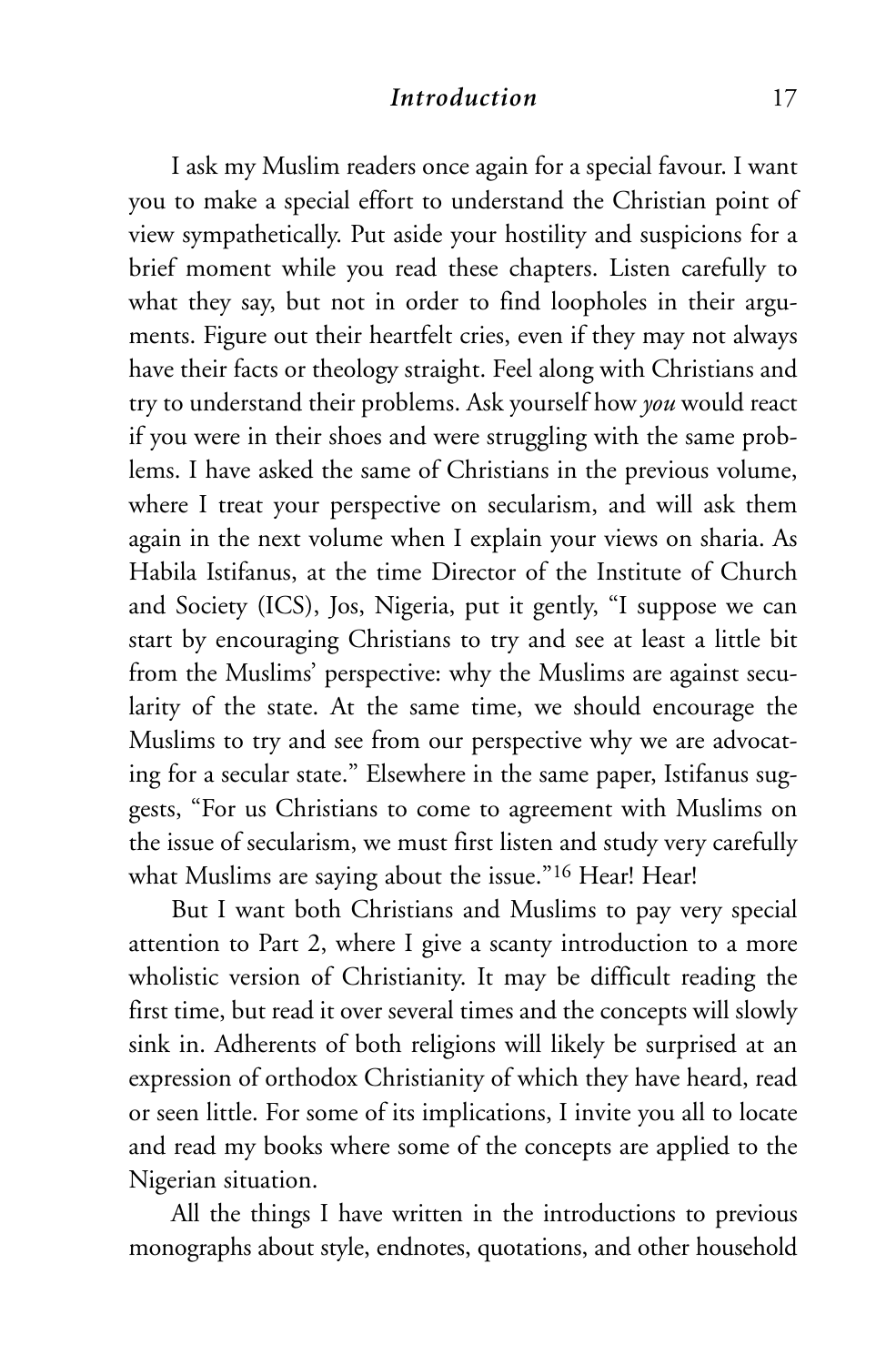issues apply here as well, especially those in the introduction to Volume 4. A major change is that *all of the appendices for this volume are on the Companion CD; none are found within these covers.*The reason is space. There are so many appendices, several of considerable length, that I judged it better to place them all on that CD. Sorry for the inconvenience. Check with me via my e-mail address about the availability of the CD.

I remind you that on the *Companion CD-Rom* you get the final *prepublication versions* of the volumes already published, including those currently at the publisher or still in my own hands. In other words, here you get a full preview of some volumes in preparation. Eventually, the prepublication versions will be replaced by the final published editions. In addition, the CD features a few other articles of mine on subjects touched on in this book and a host of articles from other, mostly Nigerian, writers. The topics include other Muslim issues, as well as articles of national Nigerian interest like corruption, external debt and the Miss World debacle. There is also extensive coverage of the 2004 crisis in Plateau State and its fallout. This CD is constantly expanding, almost daily.

And, of course, keep checking my Web site for the unfolding developments of this project on www.SocialTheology.com.

Once again, welcome to our journey.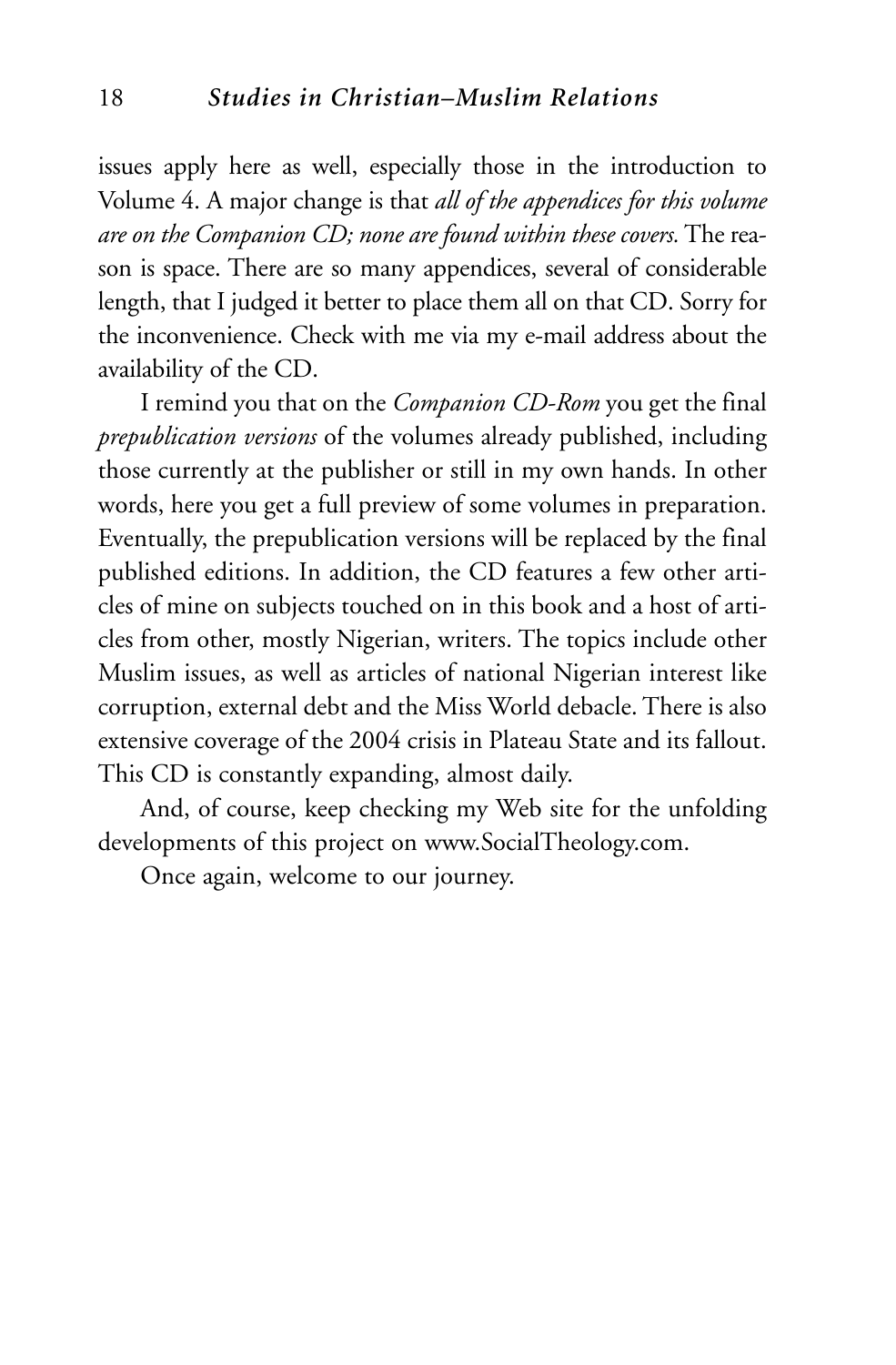#### ▲ *Notes* \_\_\_\_\_\_\_\_\_\_\_\_\_\_\_\_\_\_\_\_\_\_\_\_\_\_\_\_\_\_\_\_\_\_\_\_\_\_\_\_\_

<sup>1</sup> The materials in these first three monographs are effectively confirmed in S. Ilesanmi, pp. 115-145.

2 *Compass Direct*, www.compassdirect.org/content/index.

3 S. Careless, 4 Nov/2002. She could have mentioned Canada along with Europe.

4 J. Chaplin, 2002.

5 S. Careless, 4 Nov/2002.

6 D. Todd, 7 Feb/2003, 2 Aug/2003, 9 Aug/2003.

7 M. Peers, "Time to Acknowledge the Participation of Canada's Living Faith Traditions," *Anglican Journal*, Feb/1999. See *Companion CD, "*Secularism in Canada—Primate," http://generalsynod.anglican.ca/stories/news.php?newsItem=2002-03-19\_a.ann. "Truth Suppressed Always Takes Its Revenge," sermon delivered on 1 Jan/2002. http://generalsynod.anglican.ca/stories/news.php?newsItem=2002-01- 10\_b.ann*.* "Faith Should Not Be Ignored," *Anglican Journal*, Feb/2002. http://www.anglicanjournal.com/128/02/canada04.html. "Religious Freedom vs Freedom from Religion," *Anglican Journal,* March/2002. http://www.anglicanjournal.com/128/03/oped01.html. *"*Primate Laments Diehard Secularism," *Anglican Journal*, Feb/2004. http://www.anglicanjournal.com/extra/news.php?newsItem=2004-01- 26\_ms.news*.*

8 A. Nicolson, 13 Dec/2003. Italics mine.

9 J. Chaplin, 2004.

10 S. Ilesanmi, p. xxvii.

11 J. Onaiyekan, 21 June/2000, p. 2.

12 BBC, "Nigeria Leads."

13 T. Falola, p. 75.

14 M. Kukah, 1999, pp. 216, 235.

15 S. Ilesanmi, *Religious Pluralism and the Nigerian State.*

16 H. Istifanus, 1995, pp. 52-53.